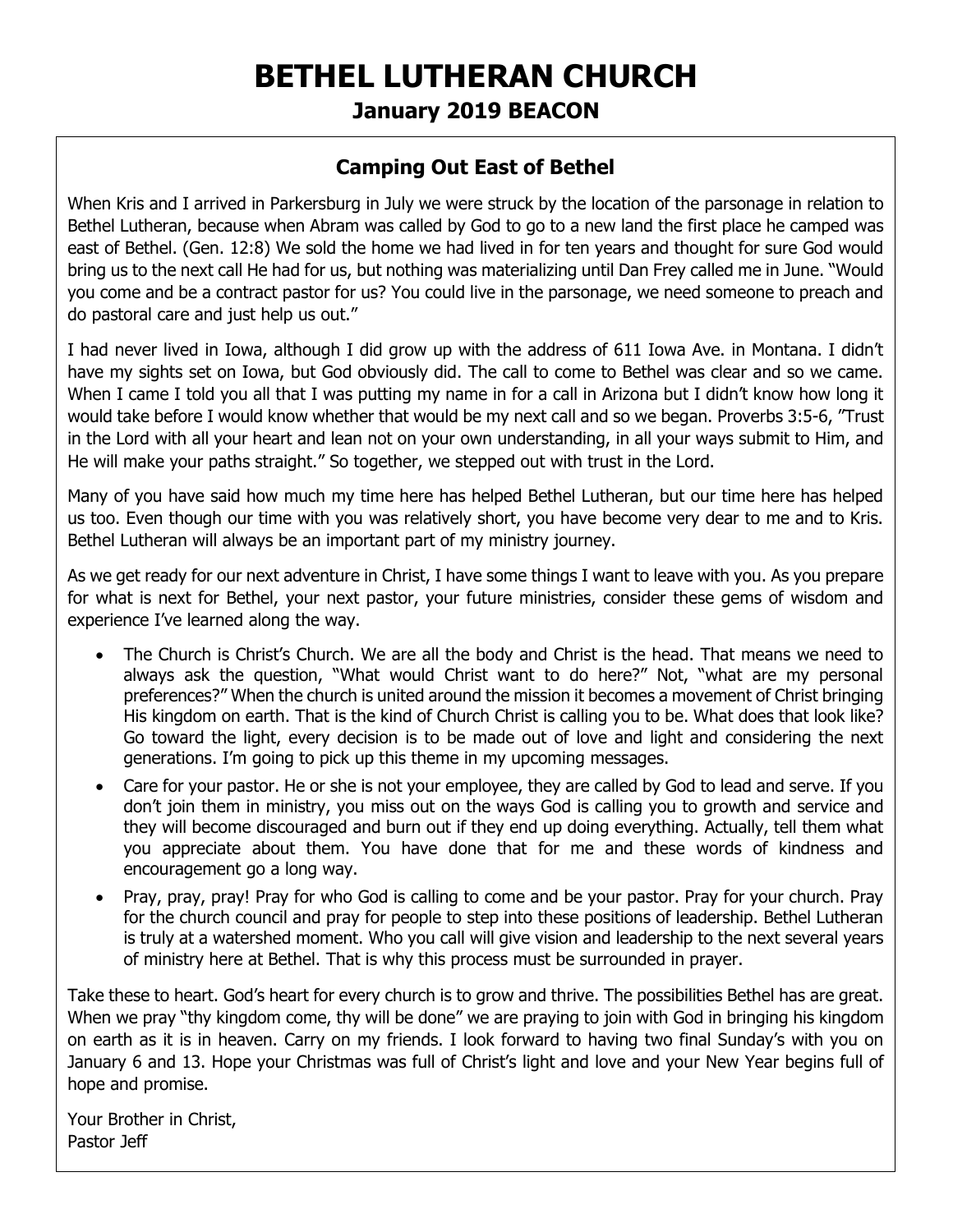## **Update about Shepherd of the Hills in Fountain Hills, AZ**

Shepherd of the Hills is voting to call Pastor Jeff on January 6; assuming that vote is positive, Jeff and Kris will be moving to AZ after his last Sunday in Parkersburg. They move into their new home on January 19.

They will join the church for their Spiritual Life Conference the end of January.

Pastor Jeff will be installed as the senior pastor on January 27. He will preach his first sermon on February 3. Sermons are recorded and placed on the website sothaz.com

### **The Story Bible Study**

The Story will continue on Sundays. Jeremy Paulson will facilitate the discussion beginning January 20. Come and continue to grow in understanding God's upper story and how He fulfills his plans through the lower story and that this is our story too.

January 6, Chapter 14, A Kingdom Torn in Two January 13, No Class January 20, Chapter 15, God's Messengers January 27, No Class February 3, Chapter 16, The Beginning of the End (of the Kingdom of Israel)

## **Call Committee Update**

The Call Committee would like to wish Pastor Teeples and Kris the very best in their next chapter in life. Our prayers will be with them as they start down this new adventure in Arizona. We were all very blessed to have had them in our lives and they truly did have a great impact on our congregation in a very short period of time. Thank you so very much!

As we continue with our call process, the Call Committee has updated our pastor posting for the LCMC webpage. We have put more emphasis on all the great things our congregation and community have to offer. We will collect the applicant's resumes and meet again in the middle of January to discuss all of them. Please keep praying for our congregation through this process. The Lord will guide us to our next Pastor.

Jeremy Paulson, Call Committee Chair

### **Ministry Teams**

Plan to gather in the sanctuary on **Wednesday, January 9th at 7:30 pm** for a short opening before splitting into individual teams with a Council Liaison.

### **Annual Meeting**

Bethel Lutheran Church's annual meeting will be on Sunday, January 27, 2019 at 10:15 am following worship.

The snow date is February 3, 2019 at 10:15 am following worship.

**Reminder** – let's not forget on January 13<sup>th</sup> following our church service we will have homemade pie and ice cream as a **farewell to Pastor Jeff and Kris**.

#### **Social Concerns**

**Thank you** to everyone who helped participate in Adopt-a-Family for Christmas. The tears of joy in the family's eyes were very heartwarming! It was such a huge success!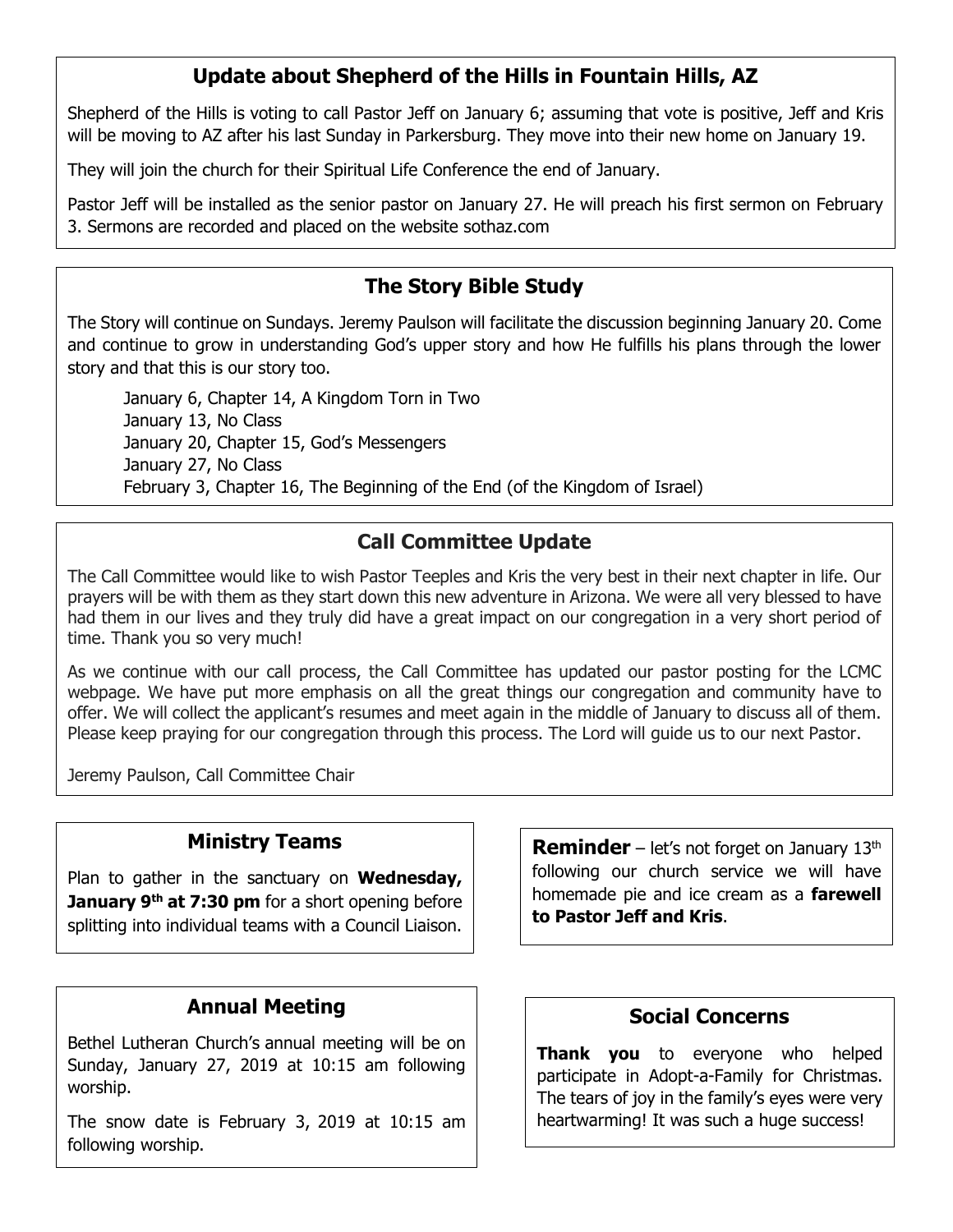# **December 12, 2018 Church Council Minutes**

(to be reviewed at the January Council meeting)

Present: Stacy Palmer, Darla Drewelow, Allen Redman, Marilyn Ingalls, Michelle Rients, Carol Chapman, Dan Frey, Bruce Simon

Approval of the Agenda: Motion made by Carol Chapman, 2<sup>nd</sup> by Darla Drewelow

Approval of the Minutes: Motion made by Allen Redman, 2<sup>nd</sup> by Marilyn Ingalls

Approval of the Treasurer's Report: Motion by Bruce Simon, 2<sup>nd</sup> by Carol Chapman

Pastor informed the group that a monitor has been purchased with memorial money for the choir, Lee Rients has asked to become a member of the church, and Pastor and his wife will be gone on vacation from December 18- January 5

Ministry Team Reports:

- Children & Youth Ministry Team A good rotation has been established for teachers for Sunday School through May
- Outreach & Fellowship Ministry Team Put information together for the Annual Meeting/year-end report
- Property Ministry Team The door in the basement kitchen leading outside, as it is a special size and will need to be special ordered, as well as masonry work needed for water damage and will need to be replaced in the Spring, as well as looking into better drainage for the church in the Spring, as well.
- Worship & Music Ministry Team No Report
- Social Concerns Ministry Team Great support was received for Adopt-A-Family
- Missions/Benevolence Ministry Team Benevolence spending proposal was presented as follows: \$292.39 to reimburse Paulson family for beds needed for adopt-a-family, \$400 to Parkersburg Ministerial Fund, \$1800 to LCMC Support. Motion to approve by Bruce Simon, 2<sup>nd</sup> by Carol Chapman

#### Correspondence:

Old Business:

1. Volunteers update – Jeremy and Brooke Paulson are going to help Jenny with Beacon, etc. and Jeremy will assist in teaching "The Story" after Pastor leaves

#### New Business:

- 1. Annual Meeting Agenda Will add discussion around adding a rotating list of members to be ushers/greeters, etc. to better assist in filling those spots moving forward, add Call Committee Update, add Property Concerns regarding drainage issues
- 2. Annual Meeting Snow Date February 3
- 3. Thank you to Iowa State Bank The church received a donation from the Iowa State Bank Bruce Simon will write Thank you and deliver
- 4. Discuss filling pastor duties Pastor will be gone for service on the 23, 24, 30. Brad Miller will fill in on 23<sup>rd</sup> and Ryan Kowlessar with fill in on 24<sup>th</sup> and 30<sup>th</sup>
- 5. Audit Books Kay Frey will be working on the audit and will be looking for a volunteer for assistance
- 6. Ushers' responsibilities Discussion centered around sending an update to all volunteers for usher duties so they are aware of location of items and times to arrive at church, etc. Update to be mailed, emailed, or by text
- 7. Update on Call Committee Committee met last Monday and updated the posting on the LCMC site with recommendations from Pastor Teeples, as well as updated the questions to be asked to future candidates
- 8. Christmas Sacks Fruit needed to be ordered by the  $13<sup>th</sup>$  to get by the  $17<sup>th</sup>$  for approximately 165 sacks. All items will be ordered from Brothers Market and council will fill sacks on the  $21^{st}$  @ 5:30 p.m.

Closing Prayer/The Lord's Prayer: Motion to adjourn the meeting by Stacy Palmer, 2<sup>nd</sup> by Darla Drewelow January Communion Assistants: Dan Frey, JoAnne Schwarz February Communion Assistants: Michelle Rients, Stacy Palmer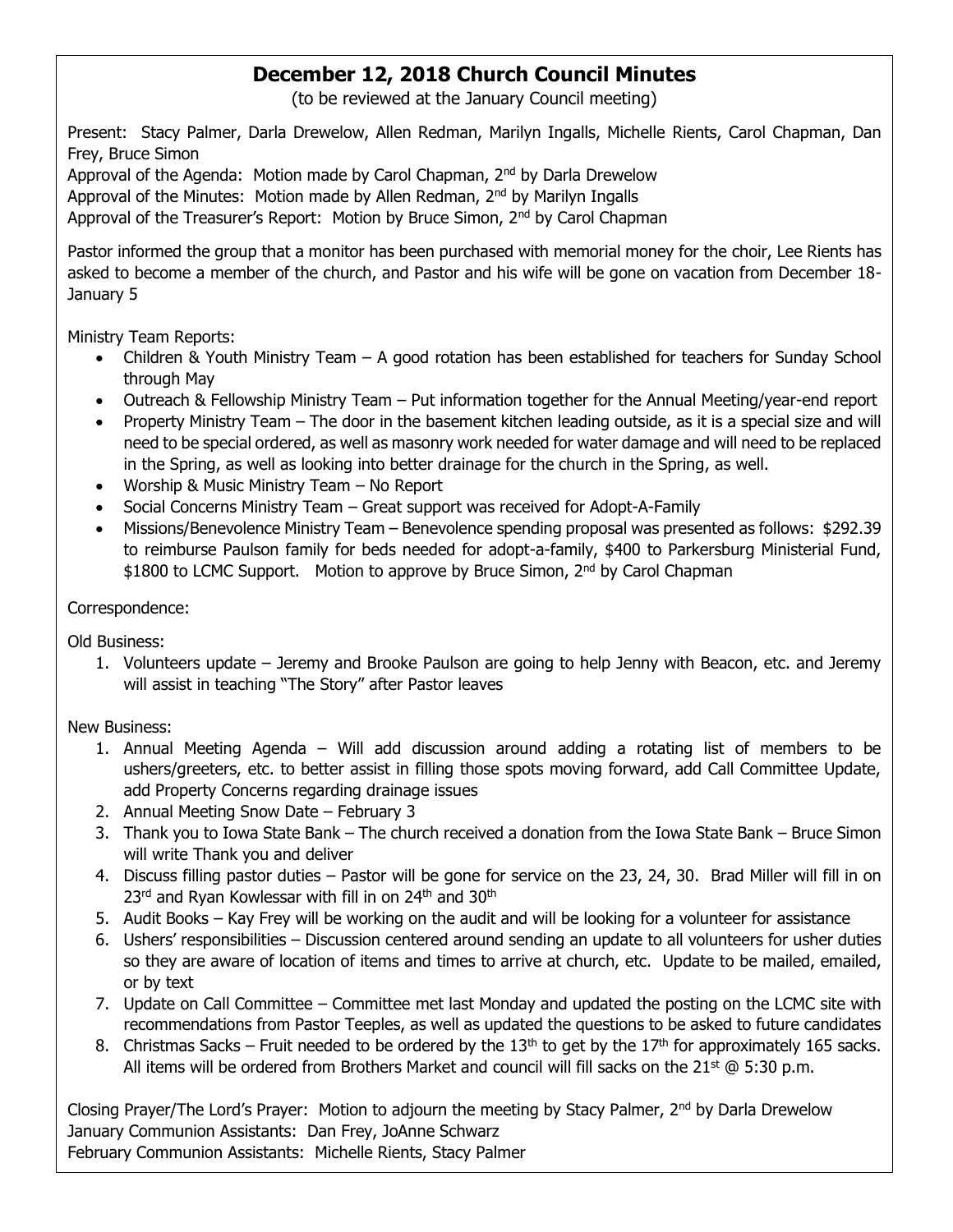# **AP Quilters**

D

In 2018, the quilters completed 149 quilts and gave 173 quilts to the following organizations:

| <b>Adult Crisis Stabilization Center</b> | 19 |
|------------------------------------------|----|
| Cedar Valley Hospice of Waverly          | 8  |
| <b>Clarksville Nursing Home</b>          | 9  |
| Friends of the Family                    | 10 |
| Friends of the Library                   | 2  |
| <b>Grundy Center Nursing Home</b>        | 9  |
| Parker Place                             | 41 |
| <b>Rehabilitation Center Allison</b>     | 33 |
| Relay for Life                           | 5  |
| Ronald McDonald House                    | 12 |
| <b>Shell Rock Nursing Home</b>           | 10 |
| Social Concerns                          | 3  |
| <b>Bethel Church Family</b>              | 12 |

We want to thank everyone who has donated fabric, thread, yarn and etc. to help us have a great year. Thank you…..

### **January Birthdays**

- 2 Bonnie Gerloff
- 3 Jenny Hansmann, Janet Mennen
- 7 Eileen Lupkes
- 15 Tom Mann
- 21 Dan Hemann
- 22 Zachary Harreld
- 23 Janice Gerloff
- 24 Jeff Johnson
- 25 Alex Bixby
- 28 Perry Bernard, Jeff Jacobson
- 30 Bill Hager, Marilyn Ingalls
- 31 Mary Rice

# **January Anniversaries**

- 11 Merle & Merna Schrage (55)
- 12 Roger & Doralene Renken (45)

# **What does the word volunteer mean to you?**

The first thing I think of is our volunteer firemen and ambulance crews of the small communities, both which are vital for the mere existence of small towns. When I think of the tornado that hit our community, and all the volunteers that helped restore it back to where it is today, I can't imagine where we would be today without them. What would Parkersburg be like today without all those volunteers?

Being a volunteer, no matter what it is for, is a win-win situation. Quite often it gives the volunteer as much joy as the one you're volunteering your services for. Sometimes volunteering is hard. Sometimes you have to make sacrifices just to help someone else. But isn't that what God calls us to do - to help one another?

You could say another word for volunteer is disciple. And God has asked all of us to be his disciples. God has given us all gifts or talents. It's up to us to use those gifts or talents. Also, how we are to use our gifts and talents. I can't think of a better way to use our gifts and talents than to use them to serve our Lord and Savior.

As I have mentioned before, our annual meeting is January  $27<sup>th</sup>$ . I have asked everyone to pray about being a volunteer/disciple on the church council. As Council President that's one thing I was hoping to change in our congregation - the attitude about serving on church council. To look at it as an honor and a privilege to serve on the council, not a burden or something you're not qualified for or have time for. Bethel will never reach its full potential without everyone using all of their God-given talents.

I hope and pray I will see everyone at our annual meeting and together, with God's help, let's make 2019 a year that will surpass all of our hopes and dreams.

Yours in Christ, Dan Frey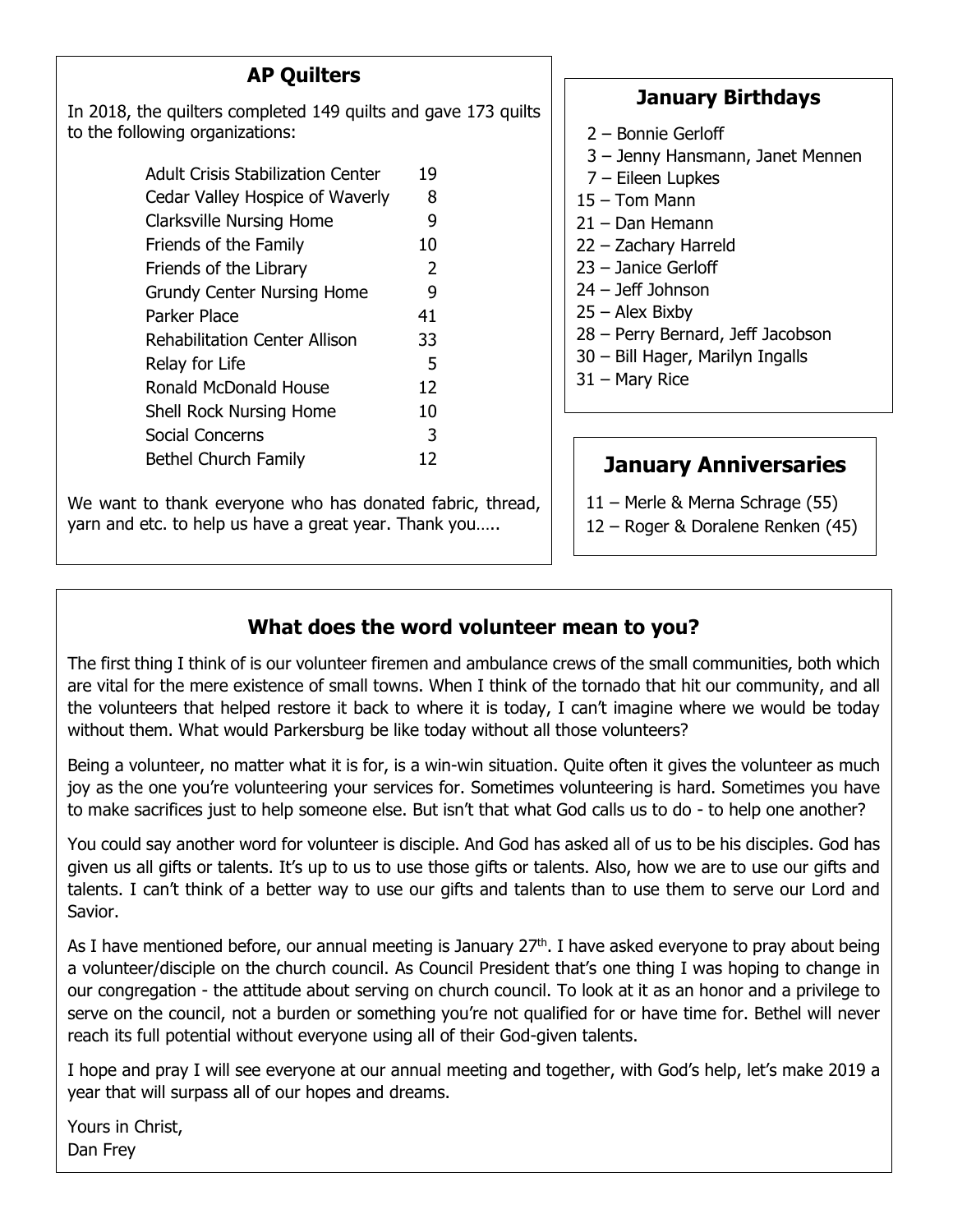### **Worship Assistant Schedule for January--Worship Service 9:00 a.m.**

|                          | January 6             | January 13<br>January 20      |                 | January 27            |  |  |  |
|--------------------------|-----------------------|-------------------------------|-----------------|-----------------------|--|--|--|
| <b>USHERS</b>            | Steve Brouwer         | Larry & Carol Chapman         |                 | Larry & Carol Chapman |  |  |  |
| ORGANISTS/PIANISTS       |                       | Janet Mennen/Sharleen Hubbard |                 |                       |  |  |  |
| <b>ALTAR GUILD</b>       |                       | <b>Bonnie Gerloff</b>         |                 |                       |  |  |  |
| <b>GREETERS</b>          | Lee & Michelle        | Dennis & Karol                | George Miller & | Leah Ingalls &        |  |  |  |
|                          | <b>Rients</b>         | Ellermannn                    | Virgil Lindaman | Jason Uhlenhopp       |  |  |  |
| <b>LECTORS</b>           | <b>Sherry Brouwer</b> | Candy Krohn                   | Darla Drewelow  | Diane Buss            |  |  |  |
| <b>LITURGISTS</b>        | Dale Krohn            |                               | Michelle Rients | <b>Bonnie Gerloff</b> |  |  |  |
| <b>ACOLYTES</b>          | Gavin Bernard         | Evan Palmer                   | Corryn Mann     | Ava Mann              |  |  |  |
| <b>COMMUNION</b>         | Dan Frey              |                               | Dan Frey        |                       |  |  |  |
| <b>ASSISTANTS</b>        | JoAnne Schwarz        |                               | JoAnne Schwarz  |                       |  |  |  |
| <b>COFFEE FELLOWSHIP</b> |                       | Homemade Pie &                |                 |                       |  |  |  |
|                          |                       | Ice Cream                     |                 |                       |  |  |  |

### **December Summary of Attendance and Financial Contributions**

|                                   | <b>Attendance</b> | <b>Bene./Mission</b> | <b>Current</b> | <b>Building Maintenance</b> |
|-----------------------------------|-------------------|----------------------|----------------|-----------------------------|
| <b>Sunday, December 2</b>         | 52                | \$133.98             | \$1,784.15     | \$0.00                      |
| <b>Sunday, December 9</b>         | 75                | \$212.08             | \$2,678.75     | \$0.00                      |
| <b>Sunday, December 16</b>        | 87                | \$222.00             | \$3,574.55     | \$0.00                      |
| <b>Sunday, December 23</b>        | 48                | \$117.60             | \$1,333.44     | \$0.00                      |
| <b>Christmas Eve, December 24</b> | 118               | \$65.85              | \$797.15       | \$0.00                      |
| <b>Sunday, December 30</b>        | 54                | \$155.86             | \$1,663.75     | \$0.00                      |
| January 1-December 31, 2018       |                   | \$108,730.68         | \$8,416.65     | \$250.00                    |

Email: [bethelparkersburg@gmail.com](mailto:bethelparkersburg@gmail.com) Website: [www.bethelparkersburg.org](http://www.bethelparkersburg.org/) 'Like' & 'Follow' us on Facebook too!